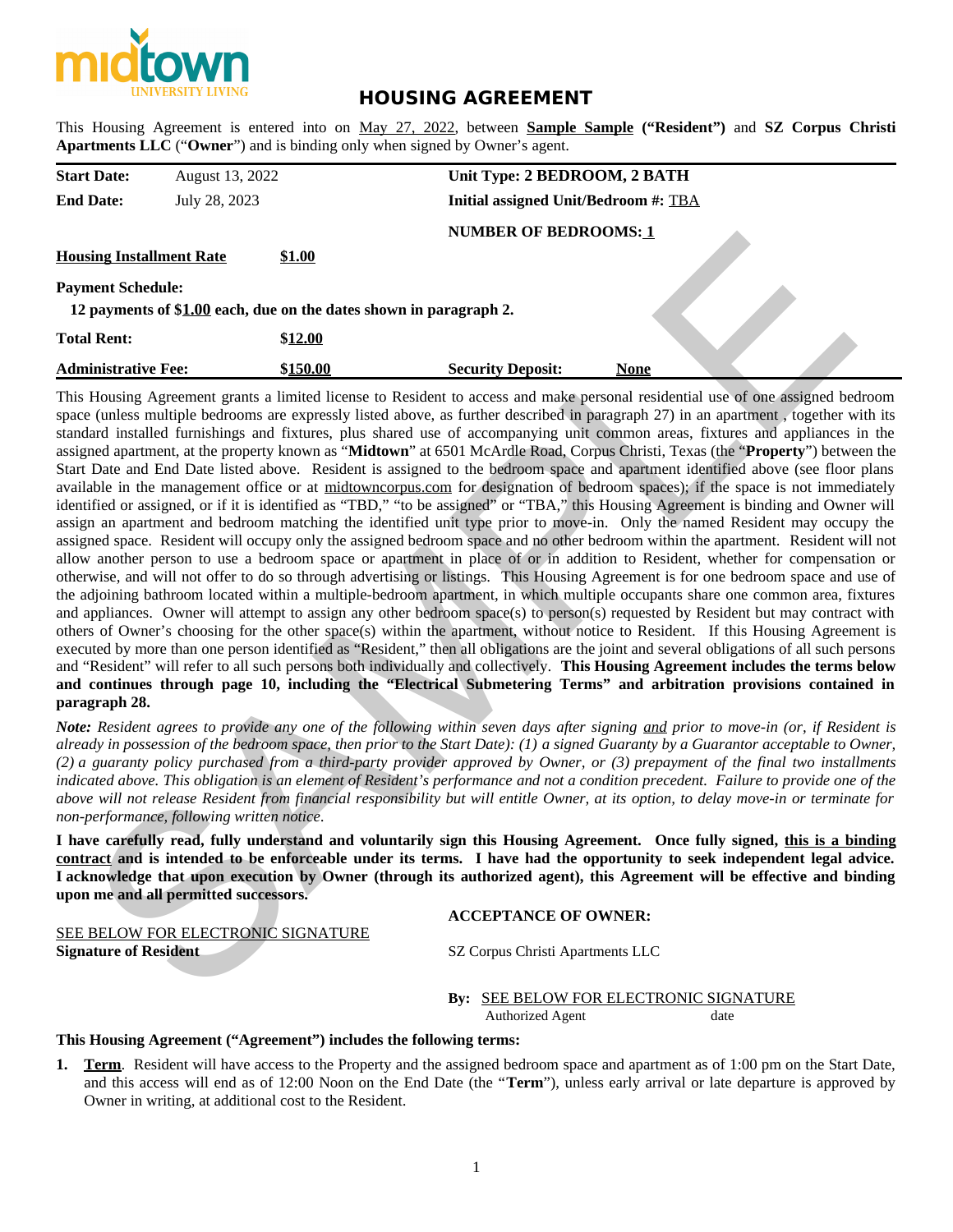**2. Payment.** Resident accepts financial responsibility for the full Term of the Agreement, regardless of whether the assigned bedroom space is occupied for the duration of the full Term or at all. Resident agrees to make full and prompt payment to Owner according to the payment schedule specified below, without demand of Owner, together with all additional charges or fees applicable under this Agreement. **The Total Rent stated above is a fixed price for the entire Term and is payable in equal installments for convenience; there is no proration or adjustment for any partial month of occupancy.** Payment may be made by personal check, money order or cashier's check, or in Owner's discretion by credit card, check card, electronic check, or by direct bank transfer, provided that Owner reserves the right to charge processing fees as appropriate for such payment methods. Cash will not be accepted. If any payment is returned unpaid, Owner may require Resident to make future payments by certified funds. Payment (including by mail) is deemed made only when actually received by Owner or its agent, subject to clearance of funds. Resident's payment obligation is a promise by Resident which is independent from all of Owner's and its agent's promises, duties and obligations. To cover Owner's added costs for late payment, each payment will be increased by **\$30** as a late charge if not received by the close of business within two calendar days following the date due and will be increased by an additional **\$5 per day** thereafter (for up to 25 days) until paid in full. At Owner's option and without notice to Resident, any amounts owed by Resident, including but not limited to late charges, returned check fees, utility overages, damage or replacement costs, and any amount owed by Resident to Owner under a separate agreement, will be considered Rent under the terms of this Housing Agreement. In the event any payment is past due, Owner may take legal action for possession and payment and Resident will be responsible for all legal fees and costs in connection with such action. To cover Owner's added costs for processing of payments that are dishonored or returned due to insufficient funds, each such payment will be increased by \$50 as a returned payment charge and will not be considered paid until valid payment has been received. Payment should be mailed or delivered to **Midtown, 6501 McArdle Road, Corpus Christi, TX 78412**. Acceptance by Owner of any payment shall not constitute a waiver of Owner's right to terminate this Agreement and/or claim any damages. Unpaid charges past due more than 30 days will also bear additional interest at 12% per annum, as allowed by law, from such date through the date of payment in full. Example on the state of the state of the state of the state of the state of the state of the state of the state of the state of the state of the state of the state of the state of the state of the state of the state of th

Payment will be due without proration as follows:

| $1st$ day of August 2022              | \$1.00 | $1st$ day of February 2023        | \$1.00 |
|---------------------------------------|--------|-----------------------------------|--------|
| 1 <sup>st</sup> day of September 2022 | \$1.00 | 1 <sup>st</sup> day of March 2023 | \$1.00 |
| 1 <sup>st</sup> day of October 2022   | \$1.00 | 1 <sup>st</sup> day of April 2023 | \$1.00 |
| 1 <sup>st</sup> day of November 2022  | \$1.00 | 1 <sup>st</sup> day of May 2023   | \$1.00 |
| $1st$ day of December 2022            | \$1.00 | $1st$ day of June 2023            | \$1.00 |
| $1st$ day of January 2023             | \$1.00 | 1 <sup>st</sup> day of July 2023  | \$1.00 |

- **3. Owner; Owner; Agent.** The owner of the Property is SZ Corpus Christi Apartments LLC. Owner has appointed The Scion Group LLC ("Manager") as its property management agent, authorized to act on behalf of Owner. Written correspondence to any of the above should be directed to: **6501 McArdle Road, Corpus Christi, Texas 78412**.
- **4. Assignments.** Apartment and bedroom space assignments are made, and may be changed, only by Owner or its agent. **Change requested by Resident:** Resident may request to change assignments to a different apartment. Such change requests by the Resident are only effective upon written approval by Owner in its discretion, subject to the following preconditions: (a) Resident must be in good standing under the Housing Agreement; (b) Resident must prepay a \$200 reassignment fee (refunded if the request is declined); (c) Resident and Owner must sign a written confirmation of the change in assignment, including Resident's agreement to pay the prevailing rate for the new assignment, pro-rated to the date scheduled for relocation; and (d) relocation must be completed within 48 hours or charges will apply on both spaces. **Change by Owner:** Owner reserves the right to relocate Resident to another equivalent bedroom space or apartment at the Property for any reason (*e.g.,* roommate conflict, urgent maintenance, etc.) upon at least three days' notice. In such case, if the new Owner-assigned space carries a lower rate, Resident's charges will be pro-rated and reduced accordingly; if the new Owner-assigned space carries a higher rate, Resident will continue to pay the rate under this Agreement and will not be charged the higher rate. Failure to relocate within the time provided by Owner will be considered a material breach and may also result in charges applying for both spaces.
- **5. Termination; Subletting/Delegation.** Once this Agreement is signed by Owner and Resident, Resident can terminate occupancy by providing written notice to Owner and by fully vacating the premises, provided that **Resident will remain fully responsible for the Total Rent that would have accrued under this Agreement, through the end of the full original Term**. No exception can be made for financial hardship, academic changes, family matters, medical issues, roommate conflict or any other reason.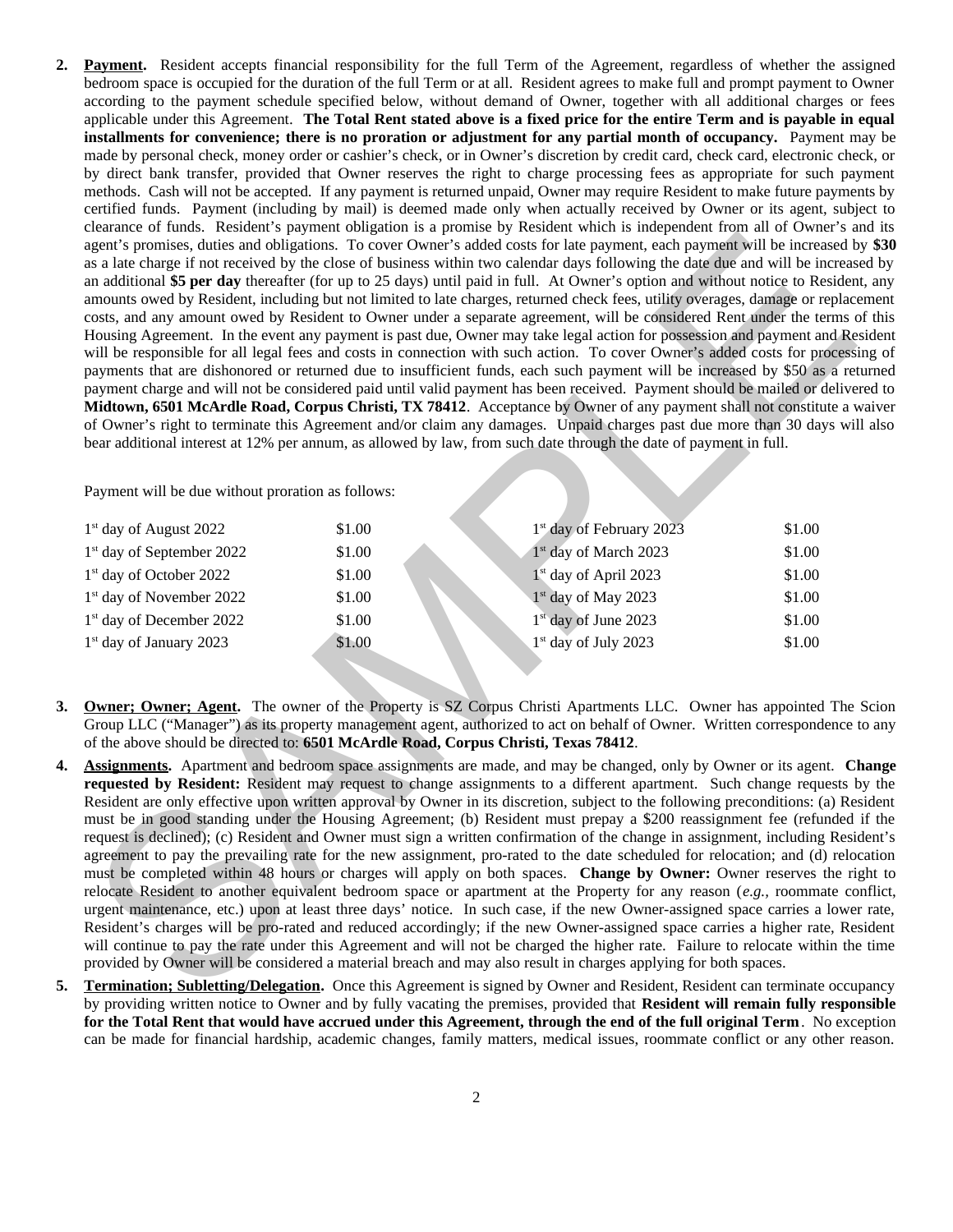Any charges associated with damage to a bedroom space, apartment or the Property or Resident's failure to vacate completely upon termination, will be payable in addition to the foregoing amount. After such termination, Owner will use its commercially reasonable efforts to contract with other individuals for the use of all available bedroom spaces, including the bedroom space vacated by Resident; if and when all such available bedroom spaces at the Property are fully assigned and occupied and no bedroom spaces remain vacant, Resident will receive a credit equal to the remaining charges that would have accrued under this Housing Agreement, prorated from such date through the end of the original term hereof, less a \$200 cancellation/marketing fee which is in addition to all other charges provided herein. Resident understands that due to the nature of student housing, successful mitigation is highly unlikely; therefore, Resident will be responsible for remaining scheduled rent, subject to potential credit for mitigation as described above, and Owner may apply all prepaid amounts (if any) toward Resident's obligation. Resident may not assign or transfer Resident's interest in this Agreement, or any part hereof, nor sublet Resident's right to use the Property, apartment or bedroom space, or any part thereof, nor provide keys to any other person. However, in Owner's sole discretion, Resident may delegate his or her right to use the Property to another person pursuant to Owner's approved delegation form, signed by all parties, if Resident is in good standing under the Agreement and pays to Owner a delegation fee of \$200.

- **6. Move-in; Inspection; Delay.** Before Resident may access or occupy the premises, all required administrative fees, other annual charges and all installments then due must be paid in full with cleared funds and guaranty requirements satisfied. Prior to Resident taking possession of the assigned bedroom space (and any re-assigned bedroom space), will conduct an inspection of the assigned bedroom space and apartment and will note on the Check-In/Check-Out Inspection Report ("Inspection Report") any defects, damage or other conditions observed, if not already identified by Owner on such report; upon completion and approval by Owner, the Inspection Report will become part of this Agreement. At the time of move-out, Resident is encouraged to inspect the bedroom space and apartment with Owner's representative by making an appointment during business hours at least 48 hours in advance. Within three business days following Resident's move-out (or, as applicable, following the move-out of all residents of an apartment) at the termination of this Agreement, or within a reasonable time if Resident moves out without notifying Owner, Owner will note the then-present condition of the assigned bedroom space and apartment, including all appliances and fixtures, and any damages incurred and/or extraordinary cleaning deemed necessary by Owner or extraordinary wear as determined by Owner. Resident will promptly pay all costs of restoring the bedroom space and apartment to the same condition upon move-in, less normal wear. Resident acknowledges that except as provided in the Inspection Report, each bedroom space and apartment are being delivered in "as-is" condition, and Resident's acceptance of the assigned bedroom space and apartment at the beginning of the Term constitutes Resident's acknowledgment that the bedroom space and apartment and all fixtures are in good repair and condition. Owner will not be responsible for any damages or consequences suffered by Resident as a result of Owner's inability to timely deliver possession of the apartment or assigned bedroom space to Resident on the anticipated Start Date; in such event, the rent payable will be abated until Owner renders possession and such delay will not extend or decrease the term or change the End Date.
- **7. Utilities; Amenities.** The following utilities are included in the Total rent set forth in this Agreement: **Internet access and trash disposal**. Resident will pay a pro-rata share (based on the number of actual contracted residents of the apartment) for the apartment's usage of **electricity** as additional Rent, subject to an allowance for prepaid electricity in the amount of \$25.00 per contracted resident, per month. Resident will be responsible for his or her pro-rata share of electricity charges during the term of this Agreement, regardless of actual date of move-in or move-out. Resident will be responsible, together and jointly with other residents of the Resident's assigned apartment as applicable, for arranging for and paying all charges associated with telephone, satellite television and other optional utilities not listed above, and will promptly pay to the respective utility providers all such charges as they come due. No refund or credit will be provided for usage below the allowance value or any given level. In connection with the administration of electricity billing during the term of this Agreement, Resident will pay prior to occupying the assigned apartment (or on the first electricity bill, at Owner's discretion), a single up-front bill **service fee of \$60** (or alternately, at Owner's option, a service fee of \$5.00 per monthly bill) for administration, billing, overhead and similar expenses and charges incurred by Owner for providing electricity allocations and billing services. **Billing for electricity will be in accordance with the Electrical Submetering Terms attached appearing on page 8 below; by signing this Housing Agreement, Resident agrees to the Electrical Submetering Terms.** Upon Resident's request, Owner will provide copies of applicable electricity bills. At Owner's option, to the extent permitted by law, Resident may be pre-billed for the estimated amount of charges above the above conservation credits for any electricity bills anticipated to be received during the final 30 days of the term or after the end of the term of this Agreement, calculated based on historical electricity charges for the apartment and pursuant to applicable electricity billing laws and regulations. As part of each electricity bill, Resident may be charged and agrees to pay promptly to Owner late payment fees and/or NSF fees, as may be applicable, in the amounts stated in paragraph 2 of this Agreement, as liquidated estimates of costs incurred in connection with the administration and collection of late payment. Resident will pay as additional Rent for allocated **water and sewer** costs in the following manner: (a) 50% of the Property's total water and sewer bills for each applicable period will be allocated to each apartment based on a percentage assigned to each apartment calculated as the square footage of that apartment divided by the total square footage of all apartments and common Process wanter and the main vacance of the state of the state of the state of the state of the state of the state of the state of the state of the state of the state of the state of the state of the state of the state of t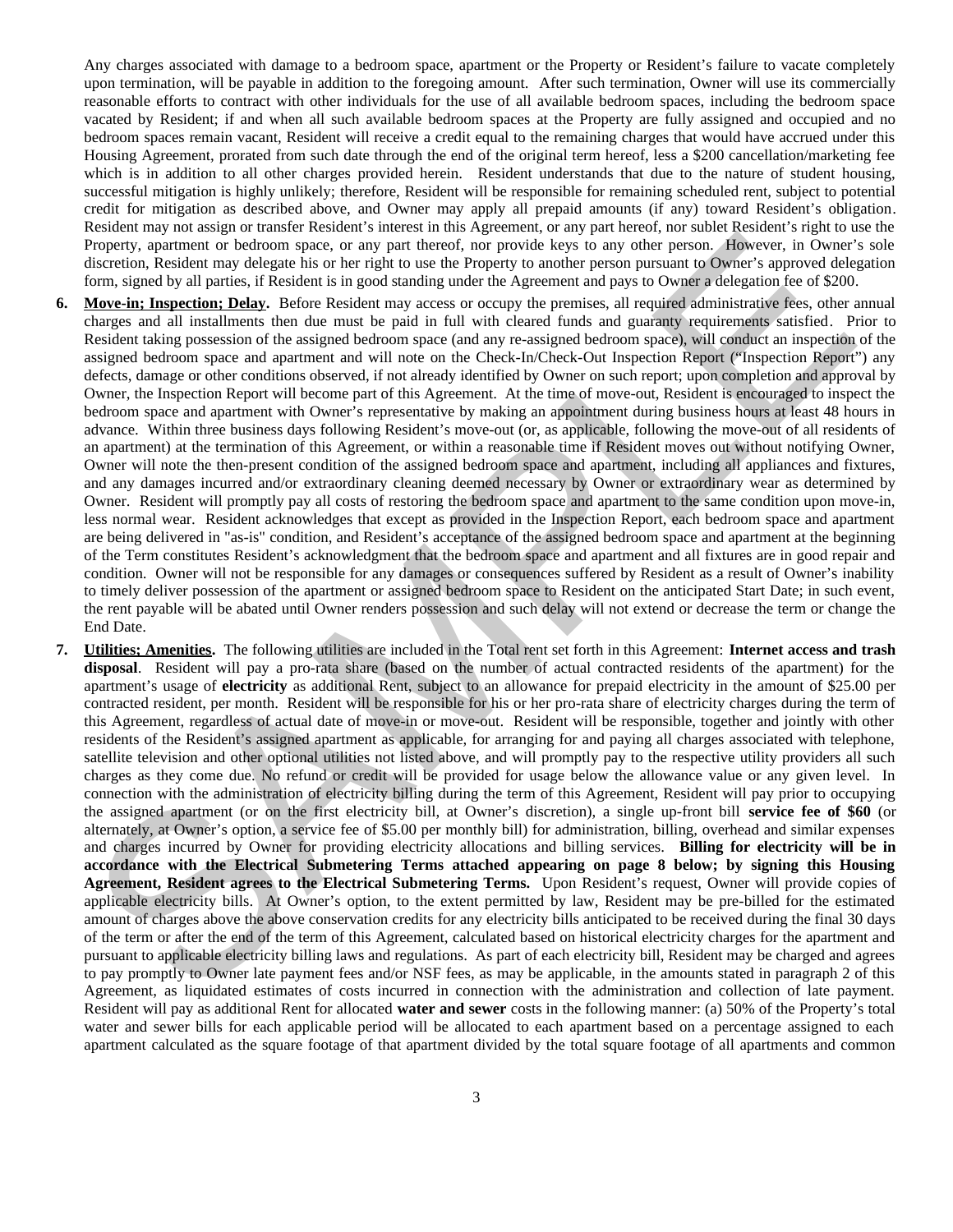areas at the Property, which will then be divided by the number of contracted residents; plus (b) the remaining 50% of the Property's total water and sewer bills for each applicable period will be allocated to Resident based on a percentage assigned to each Resident calculated as one divided by the total number of contracted residents at the Property. PUC rules require the Owner to publish figures from the previous calendar year if that information is available. The average monthly water/sewer bill for all dwelling units in the apartment community last year was \$17.54 per unit, varying from \$15.89 for the lowest month's bill to \$34.65 for the highest month's bill for any unit. This information may or may not be relevant since the past amounts may not reflect future changes in utility-company water rates, weather variations, future total water consumption, changes in waterconsumption habits of residents, and other unpredictable factors. Owner makes no representations and hereby disclaims any and all warranties, express or implied, with respect to any utilities provided, including but not limited to those warranties concerning merchantability and fitness for a particular purpose or use, whether made allegedly by Owner or its representatives or agents, whether in writing or otherwise, except as otherwise expressly stated in this Agreement, or in written documentation signed by the parties hereunder after the date hereof. Owner does not warrant or guarantee the protection of Resident's privacy during operation of utilities, that such utilities will satisfy Resident's requirements, or that the operation of utilities will be uninterrupted or error free. Resident acknowledges and agrees that neither Owner nor its affiliates, agents, employees or representatives will be responsible to Resident for any non-economic, consequential, incidental, indirect or special damages, including incidental, economic or punitive damages, arising from breach of warranty, breach of contract, negligence or any other legal ground of action, or by reason of the use, discontinuation or modification of any utilities or the termination of any utilities, whether arising from Resident's use of (or inability to use) utilities, or otherwise, even if Owner has been advised of the possibility of such damage. In the event that any utility service proves defective, or is discontinued or terminated, Owner's and Manager's entire combined liability and Resident's exclusive remedy will be limited to a reimbursement of the approximate cost of that utility incurred by Resident, prorated by the day for each day the utility service proved defective, or was discontinued or terminated, for more than 24 hours. Resident agrees to indemnify, defend and hold harmless Owner and its employees, affiliates and agents, from any and all losses, claims, damages, expenses, other liabilities and causes of action of every nature, including attorney fees, which arise, directly or indirectly in connection with: (i) violation by Resident of any laws, ordinances, regulations or rules regarding the utilities; or (ii) illegal or inappropriate use of the utilities. Any damage or loss to any utility devices during Resident's occupancy will be charged to Resident (and the other resident in the apartment, as applicable) at the replacement cost. Management will establish schedules and policies for the use of recreation facilities, amenities and other common spaces. Owner may add, remove, close (temporarily or permanently), upgrade or modify any of the recreation facilities, amenities or common spaces in Owner's discretion, without notice or compensation; provided that if this Agreement expressly includes a separate Amenity Fee, Resident's sole remedy will be limited to a pro-rata credit of such Amenity Fee for the period a covered amenity is closed or fully unavailable. absolution with an uniter test areas and mixed on the same with the argument to the constraint and an expected for the same of the same of the same of the same of the same of the same of the same of the same of the same o

**8. Required Liability Insurance; Personal Property**. During the full term of the Housing Agreement, Resident agrees to obtain and maintain at Resident's expense a policy of personal liability insurance (i.e., renter's liability insurance) from a licensed insurance carrier in the United States, with coverage of at least \$100,000 per occurrence at actual replacement cost, covering Owner's losses of any kind arising from fire, smoke or water and caused by Resident's negligence and/or by Resident's animal. The liability insurance requirement and the existence or limits of any such insurance will not reduce or supersede Resident's obligations under this Housing Agreement, except to the extent Owner charges and Resident pays for a waiver of this insurance requirement as provided below. Resident is not obligated to purchase insurance from any specific provider and may arrange its own personal liability insurance policy from any insurer of Resident's choosing meeting the requirements of this paragraph, in which case Resident agrees to provide written proof of the required personal liability insurance coverage, including causing Owner and Manager to be listed as named interested parties on such insurance coverage, by mailing the proof of insurance to P.O. Box 18999, Atlanta, GA 31126-1399. Owner will provide instructions prior to move-in for submitting proof of insurance or purchasing a compliant insurance policy; Resident's failure to comply with these insurance requirements will be a breach by Resident with Owner reserving its remedies but will not give Resident any right of termination. If Resident fails or chooses not to provide sufficient proof of compliant personal liability insurance to Owner by the Start Date, or if Resident's insurance is cancelled during the term of this Housing Agreement, then Owner may, at its option, waive Resident's obligation to provide such insurance and obtain its own coverage in Owner's name for the same limited risks (up to \$100,000 per occurrence from fire, smoke or water damage caused accidentally by Resident's negligence and/or by Resident's animal) at Owner's expense; in such case, Resident agrees to reimburse Owner at the cost of \$12.00 per installment as additional Rent during the remaining term of this Agreement, of which Owner will retain \$5.00 per installment as an administrative fee and use the remaining \$7.00 per installment to procure such insurance for itself. This waiver is not insurance, does not release Resident from liability for other damage or causes and does not cover Resident's personal property. Owner strongly recommends that Resident maintain insurance covering Resident's personal property or belongings, which Resident may elect to purchase. Neither Owner nor any of its employees, representatives or agents assumes any liability, directly or indirectly, for loss or damage to the personal property of Resident or others by fire, theft or any other cause. Owner is not aware that the dwelling you are renting is located in a 100-year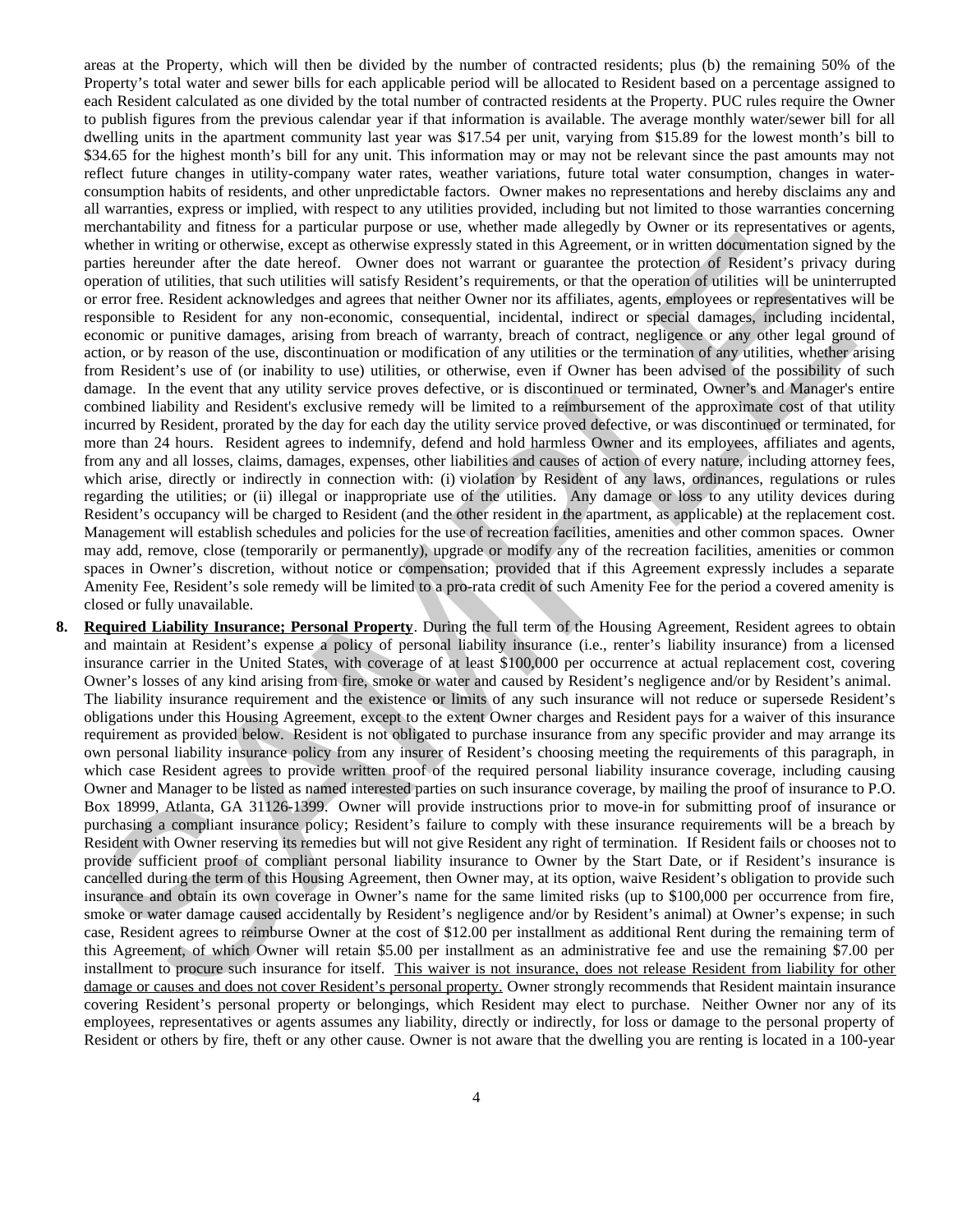floodplain. Even if the dwelling is not in a 100-year floodplain, the dwelling may still be susceptible to flooding. The Federal Emergency Management Agency (FEMA) maintains a flood map on its Internet website that is searchable by address, at no cost, to determine if a dwelling is located in a flood hazard area. Most tenant insurance policies do not cover damages or loss incurred in a flood. You should seek insurance coverage that would cover losses caused by a flood. Any personal property remaining in the bedroom space and/or apartment at the end of the Term or after earlier termination of this Agreement will be considered abandoned by Resident and may be disposed of by Owner at the risk and expense of Resident, with Owner maintaining a landlord's lien for unpaid rent as provided by law. Owner will not be liable or responsible for storage or disposition of the Resident's personal property. If there are multiple individuals comprising Resident, then all references to and obligations of Resident in this paragraph 8 will apply to each such individual, separately.

- **9. Responsibility for Damage. Resident is solely responsible for any damage, defacement or loss within the assigned bedroom space. All assigned residents of an apartment are jointly and severally responsible for any damage, defacement or loss to common areas, other parts of the facility, fixtures or appliances, except for the portion of damages over \$100,000 where it is finally established that Resident or one or more other residents of the apartment were solely at fault for the entire loss, in which case such person(s) will be solely responsible.** Resident is fully responsible for the conduct of Resident's guests, visitors, licensees and invitees ("Guests"), including without limitation harm to individuals or damage or defacement of any part of the Property or its fixtures or property of third parties (including other residents) by such Guests.
- **10. Prohibitions.** Firearms (except to the extent expressly provided by Section 92.026, Texas Property Code), weapons, explosives and illegal drugs of any kind are strictly prohibited anywhere on or about the Property, including within individual apartments and bedroom spaces and in community and parking areas (except government-issued service weapons carried by duly deputized law enforcement personnel). Discharging a firearm or displaying or possessing any weapon in a way that may threaten or alarm others, is prohibited anywhere at the Property. No gas or charcoal grill, nor any other open flame cooking or heating device, may be stored or used on any balcony, deck and/or patio at the Property or within 25 feet of any building, except permanently installed community grills provided by Owner. Resident will, and will cause Guests to: (a) comply with all federal, state, county and city laws, ordinances and/or regulations, including without limitation those relating to controlled substances and alcoholic beverages; (b) not act in any way that endangers the Property or the safety of any person, or that is intended to facilitate criminal activity; (c) not engage in disruptive conduct or allow any noise loud enough to be heard outside the apartment or in neighboring apartments assuming doors and windows were closed; (d) not place or keep any trash outside of the apartment, including on any balcony, deck or patio; (e) not damage, take or possess any property belonging to others without express consent; (f) not tamper or interfere with smoke detectors, sprinklers or fire alarms; (g) not injure the reputation of the Property or its residents, (h) not act or fail to act in any way that would cause an increase in the rate of insurance at the Property; (i) not engage in any activity which interferes with or decreases the use and enjoyment of the Property by other residents; and (j) otherwise obey the Community Policies and other rules applicable to the Property. Any single violation of any of the foregoing will be considered a material breach of this Agreement and will be good cause for immediate termination of the Agreement with all applicable charges due. **Expansion to the United Conservation is solely responsed for any damage, detectment or key stimule associates<br>of the method of the United Conservation of an apartment are jointy and severably responsible for any damage, d**
- **11. Cleanliness and Safety; Entry.** Resident agrees to maintain the assigned bedroom space, the apartment and the common areas of the Property in a clean, safe and sanitary condition, to exercise all due care in the use of same, and to cooperate fully with the Property pest control program as requested. Resident will be responsible for the cost of treatment for bedbugs and similar pests to the extent Owner's pest control vendor reasonably determines that an infestation has originated within Resident's assigned space and during Resident's occupancy. Resident will place all trash in provided receptacles and will be responsible for the cost of cleaning the interior or exterior of the apartment if not kept in sanitary condition. When outdoor temperatures are below 40 degrees Fahrenheit, Resident will keep the apartment's heat turned on to prevent frozen or burst pipes, including during vacations. When outdoor temperatures exceed 85 degrees Fahrenheit, Resident will keep the apartment's air conditioning turned on and set to a reasonable temperature to prevent mold or mildew growth, including during vacations. Owner and its agents, employees and contractors may enter any apartment and bedroom space to perform routine maintenance, inspections, showings and other ordinary functions, provided that Owner will provide advance notice to residents of an apartment before such entry. Owner reserves the right to enter an apartment and any bedroom space without prior notice (including a passkey and/or disarming the alarm or other means of entry if locks have been changed) for emergency maintenance or repair purposes, or when there is reasonable cause to believe that a situation exists that could cause danger to life, safety, health or property. Owner may confiscate any item deemed to cause a danger and is under no obligation to pay compensation for or to return such items.
- **12. Residential Use; Pets.** The bedroom space and apartment may be used solely for private residential purposes and for no other purposes. Resident may not carry on any business or other enterprise from the bedroom space or apartment, nor use any Ownerprovided Internet connections for business purposes. Resident may place no signs, placards or other advertisement of any character in the bedroom space or apartment, nor display anything in an apartment or bedroom space that is visible from outside the Property or the apartment. Resident may not store at the Property or connect to a Property electrical outlet any mobility device owned by a third party. Pets are permitted in or about the Property only in specified buildings as Owner may in its discretion allow residents to maintain, in each case only following Owner's signature on a Pet Addendum for a single dog or cat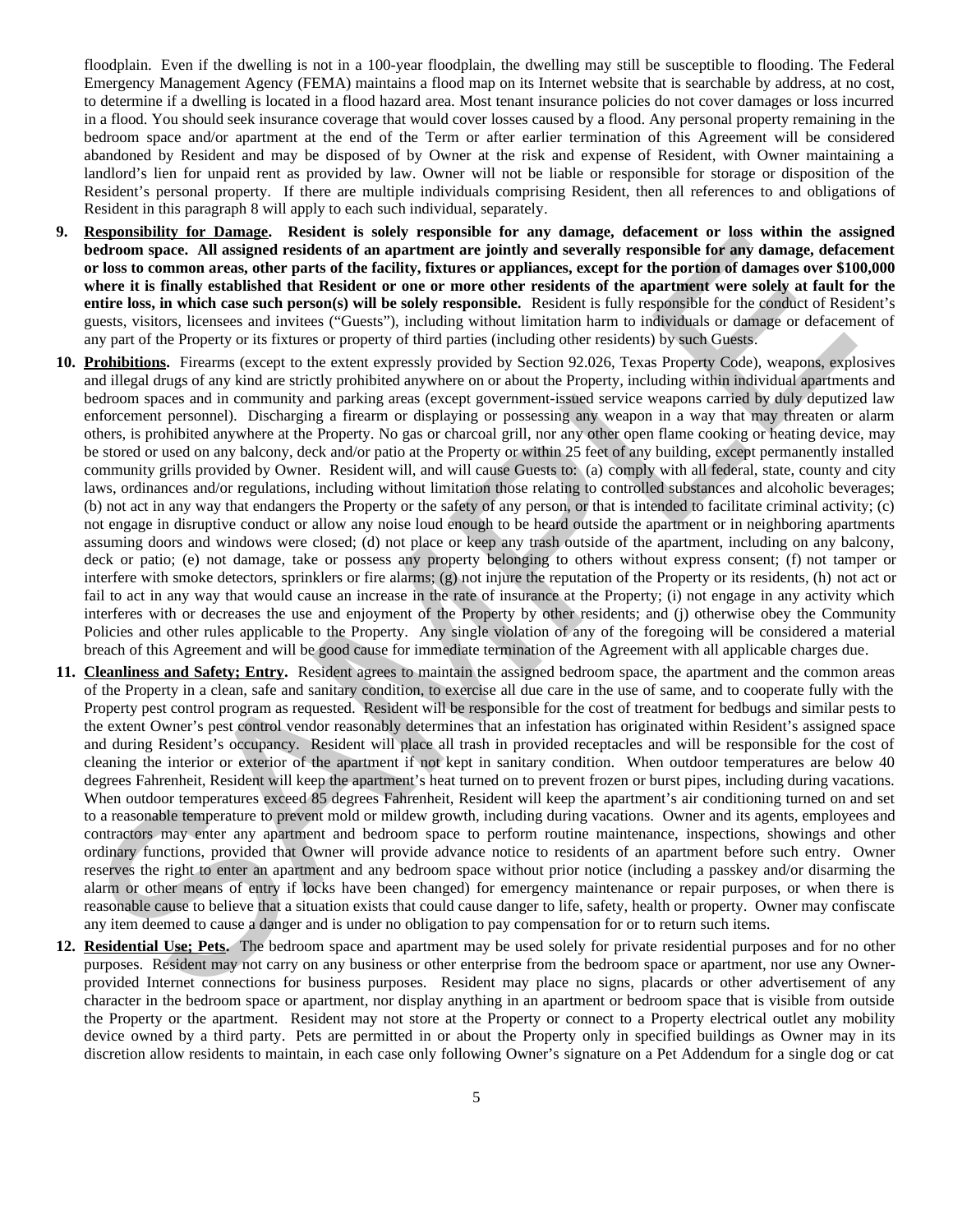per designated apartment, which requires payment of a mandatory fee. All other pets are prohibited anywhere at the Property, except fish in small tanks to the extent approved by Owner in its sole discretion. Violation of the pet policy will subject Resident to deep-cleaning and daily administration fees in Owner's discretion and may be considered as a termination of this Housing Agreement by Resident with fees due and accelerated (to the extent permitted by law) as provided in paragraph 5.

- **13. Guests; Occupancy Limits.** No more than one person may occupy a bedroom space, except for minor children for whom the Resident is the parent or legal guardian (further subject to apartment occupancy limits), with Owner's consent and with consent of apartment-mates as applicable. If Resident desires to have an Overnight Guest (any person staying in the Resident's assigned bedroom space or apartment for more than three total nights in any 30-day period), then Resident must register the Overnight Guest(s) with Owner. Resident may not have Overnight Guest(s) for more than three consecutive nights, nor for more than six total nights in any 30-day period. In the event any unregistered or unauthorized Overnight Guest(s) are identified to be in or using an apartment or bedroom space, Owner may assess against the Resident a fee of \$60 per night, in addition to the right of Owner to declare Resident in material breach of this Agreement and pursue other available remedies. Although Resident may have Guests from time to time, Owner reserves the right to restrict the number of persons permitted in or about an apartment at any time in Owner's discretion, to protect safety and the quiet enjoyment of other residents. Guests may park only in designated guest parking areas, if any, and no Guest's vehicle may remain at the Property for more than three days.
- **14. Parking.** Owner grants to Resident a non-exclusive, undivided limited permit to use any one marked parking spot at any given time in the Property's parking lot (subject to handicap and reserved parking restrictions), for the sole purpose of parking one personal, non-commercial vehicle, and for ordinary access to and from such parking lot over marked driveways. The parked vehicle must be properly registered and licensed and may not create a safety hazard. Vehicles improperly parked or appearing abandoned may be towed at the vehicle owner's expense. This paragraph creates a limited use license and not a bailment. Resident assumes all risk and responsibility for damage to the vehicle and any personal property contained in it, and the vehicles or other personal property of others, in connection with any use of parking areas. Owner is not responsible for any damage to vehicles or property contained in vehicles. Owner reserves the right to revoke or restrict parking rights in the event Resident violates this paragraph or the Housing Agreement. ata maps an any 30-say pend. In the event any unequenerate of unamorated Overaging the argument to be an any set of the event any set of the control of the state of the control of the control of the control of the control
- **15. Smoking.** Smoking or vaping inside any apartment, hallway, elevator, breezeway, stairwell, balcony, patio or other indoor or adjacent area by Resident or his or her guest(s) is prohibited. In the event that Resident or any guest smokes, burns candles, burns incense or engages in any other activity which could result in particles and/or smoke which tend to cause staining or odor on walls, carpets or other portions of the premises, a persistent odor in the apartment that necessitates ductwork cleaning or the removal of carpet and padding despite an apparent clean appearance, all such damage and repair cost will be considered extraordinary damage beyond normal wear and tear and is the responsibility of the Resident. Therefore, Resident agrees that **any** smoking in an apartment will subject the residents to a collective minimum deep-cleaning fee of \$250, plus any additional costs of cleaning or repair in connection with smoking or other smoke-related damage, in addition to Owner's other remedies for breach of this Agreement.

#### **16. Maintenance, Alteration and Repair**

- (a) Resident is responsible for and agrees to take good care of the premises, fixtures and all common areas. Resident may not remove any of Owner's property and will not perform any repairs, upgrades, painting, wallpapering, electric changes or other alterations of the premises without prior written consent from Owner. Resident will be responsible for damage from waste stoppages caused by foreign or improper objects or improper use in lines serving bathrooms, damage to fixtures, appliances, doors, windows, screens, damage from water faucets left on or from doors left open, and repairs or replacements to alarm devices necessitated by misuse or damage by Resident and/or guests. Extraordinary appliances or furnishings such as satellite dishes, hot tubs, pool tables, water beds or high utility-consuming devices may not be installed or placed on the premises or anywhere at the Property without Owner's prior written consent, in its sole discretion.
- (b) In the case of a malfunction of any utilities or damage by fire, water or similar cause, or any water leak, suspected mold or microbial growth, electrical problem, broken glass, broken lock or any other condition that Resident reasonably believes poses a hazard to health and safety, Resident must promptly notify Owner in writing. Owner will act with reasonable time and diligence in making repairs and reconnections; Resident may not withhold or reduce payment of rent or other charges during such time. Maintenance and repair requested by Resident will generally be performed between 8am and 8pm, unless the work is considered an emergency, in which case work may take place at any time. Owner may temporarily disconnect equipment or utilities to avoid property damage and/or to perform repairs requiring such interruption, in Owner's sole discretion. Owner will not be liable for any inconvenience, discomfort, disruption or interference with Resident use of the premises because of ongoing repairs, alterations or improvements to the Property or any apartment.
- (c) Following move-in, Resident is responsible for providing and changing all light bulbs and batteries (for smoke detectors and remote controls) in the assigned apartment. A written maintenance report requesting assistance in changing these items may be submitted for maintenance staff assistance, with extra charges payable by Resident as applicable per Owner's published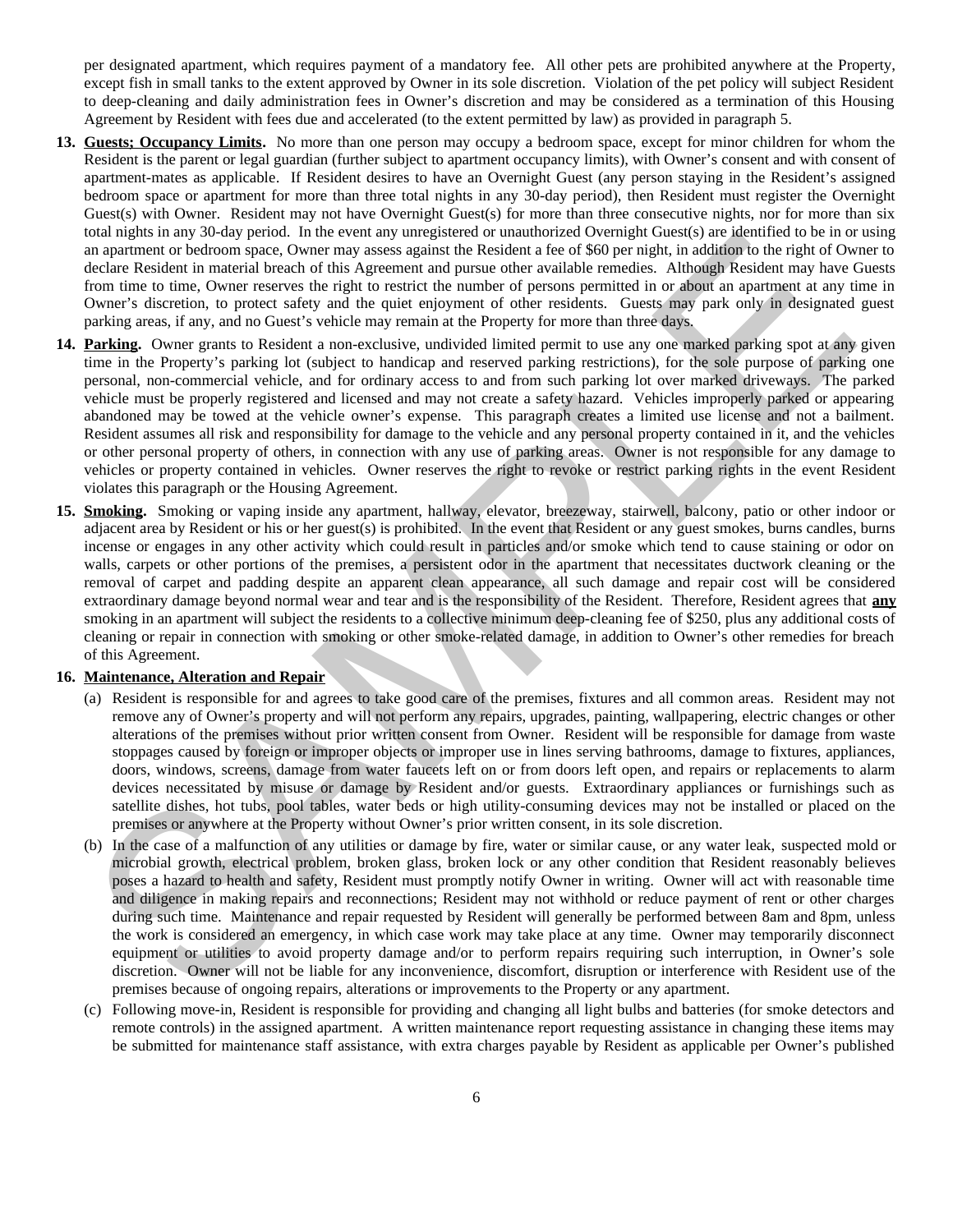rates. From time to time, maintenance staff may enter the assigned apartment with or without notice to inspect and change furnace filters and to provide pest control.

- **17. Management; Community Policies.** Owner may retain employees and management agents from time to time to manage the Property, and Owner's agent may retain other employees or contractors. Resident, on behalf of himself or herself and his or her Guests, agrees to comply fully with all directions from Owner and its employees and agents, and the rules and regulations (including all amendments and additions thereto, except those that substantially modify the Resident's bargain and to which Resident timely objects) as contained in this Agreement and the Community Policies of the Property. **The Community Policies are available at https:// midtowncorpus.com/policies.pdf or on request from the management office and are considered part of this Agreement.**
- **18. Breach by Resident.** Upon any breach by Resident of this Housing Agreement or a prior agreement between Resident and Owner or its affiliates, including community policies, Owner may without separate demand or notice except as provided by law, and in addition to other lawful remedies, do any one or more of the following: (i) collect any charge under this Housing Agreement or community policies, including reimbursement for costs of collection; (ii) terminate this Housing Agreement and/or Resident's right to occupy the premises, and/or institute an action for eviction; (iii) sue to collect all past due charges and/or unpaid rent and other charges which would become due through the End Date or until the bedroom space and all other bedroom spaces at the Property have been filled, with recovery by Owner of any discrepancy in rent rate and any expense incurred in obtaining the new resident contract; (iv) report any information to credit reporting agencies. Without limitation, Owner may terminate this Agreement for non-payment of rent or other charges, or upon any conduct by Resident that is prohibited by or in breach of this Agreement, or if, in the reasonable judgment of Owner, continued residency will or may be detrimental to the educational process or the health, safety and/or welfare of the other residents of the Property or any of the Property's personnel. Upon any termination as described in this paragraph, Resident: (a) must fully vacate the bedroom space and apartment (including removing all personal belongings) within the time provided in the written notice given by Owner, and will have no further use of or access to the Property, the assigned apartment or bedroom space; and (b) will be fully responsible for all rent and other charges as if the Agreement had been terminated by Resident as described in paragraph 5. Owner's termination for breach will not limit its claim for damages resulting from Resident's breach. Owner's acceptance of rent or other payment following notice to vacate or during the pendency of a legal action will not waive or diminish Owner's rights under this Agreement or law unless separately and expressly agreed by Owner. Breath by Resident. Upon any breath by Resident of this Housine Appennent or a prior agremate between Resident and added to the line of the state of the state of the state of the state of the state of the state of the stat
- **19. Assumption of Risks; Liability.** Resident ASSUMES ALL RISKS associated with use of the Property, and to the full extent permitted by law, agrees to hold harmless, release, defend and indemnify Owner and its affiliates, members, partners, officers, agents, management company and its and their respective employees ("Released Parties") from all loss, liability and/or claims for injury, illness or death to persons or damage or theft to property arising in whole or in part from: (i) the negligent acts, omissions or intentional wrongdoing of Resident or his/her Guests; or (ii) the use, occupancy, presence at or other interaction with the Property or any part or contents thereof by Resident or his or her Guests, including without limitation those injuries and damages caused by a Released Party's alleged or actual negligence or by breach of any express or implied warranty. The Released Parties will not be liable for injury, damage or loss caused by criminal conduct of other persons, including theft, assault, vandalism or other acts of third parties. Resident agrees to indemnify each Released Party for any injuries to Resident or any Guest or other person or property that arises in connection with occupancy or use by Resident or any Guest of Resident. Resident further agrees to reimburse, indemnify and hold harmless Released Parties from any and all claims, lawsuits, actions, costs, damages (including liquidated damages as specified) or losses, including reasonable attorneys' fees and costs and expenses, that a Released Party incurs or may incur as a result of any breach of this Agreement by Resident. The forgoing will be binding to the fullest extent permitted by law.
- **20. Safety Precautions.** Resident acknowledges that neither Owner nor any of its agents, employees or representatives has made any representations or warranties, either written or oral, concerning the safety of the Property, the bedroom space or any apartment, or the effectiveness or operability of any security devices or safety, health or security measures at the Property, the bedroom space or any apartment. Resident acknowledges that Owner neither warrants nor guarantees the safety or security of residents or their Guests against any criminal or wrongful acts of third parties. Resident and his or her Guests are responsible for protecting their own respective person and property and hereby release Owner and its agents, employees and representatives for any and all damage to person and property. Owner's safety measures are neither a warranty of safety nor a guaranty against crime or of a reduced risk of crime. Resident acknowledges that security devices or measures may be changed or removed by Owner without notice or compensation, and/or may fail or be thwarted by criminals or by electrical or mechanical malfunctions. Therefore, Resident acknowledges that he or she should not rely on such devices or measures and should take steps to protect himself or herself and his or her existing property notwithstanding these devices. Resident agrees to immediately notify Owner's representative of any malfunctions involving locks and life-safety building components. Should Resident become seriously injured or imperiled at the Property, Resident authorizes Owner and its agents to call 911 Emergency at Resident's expense, without legal obligation to do so.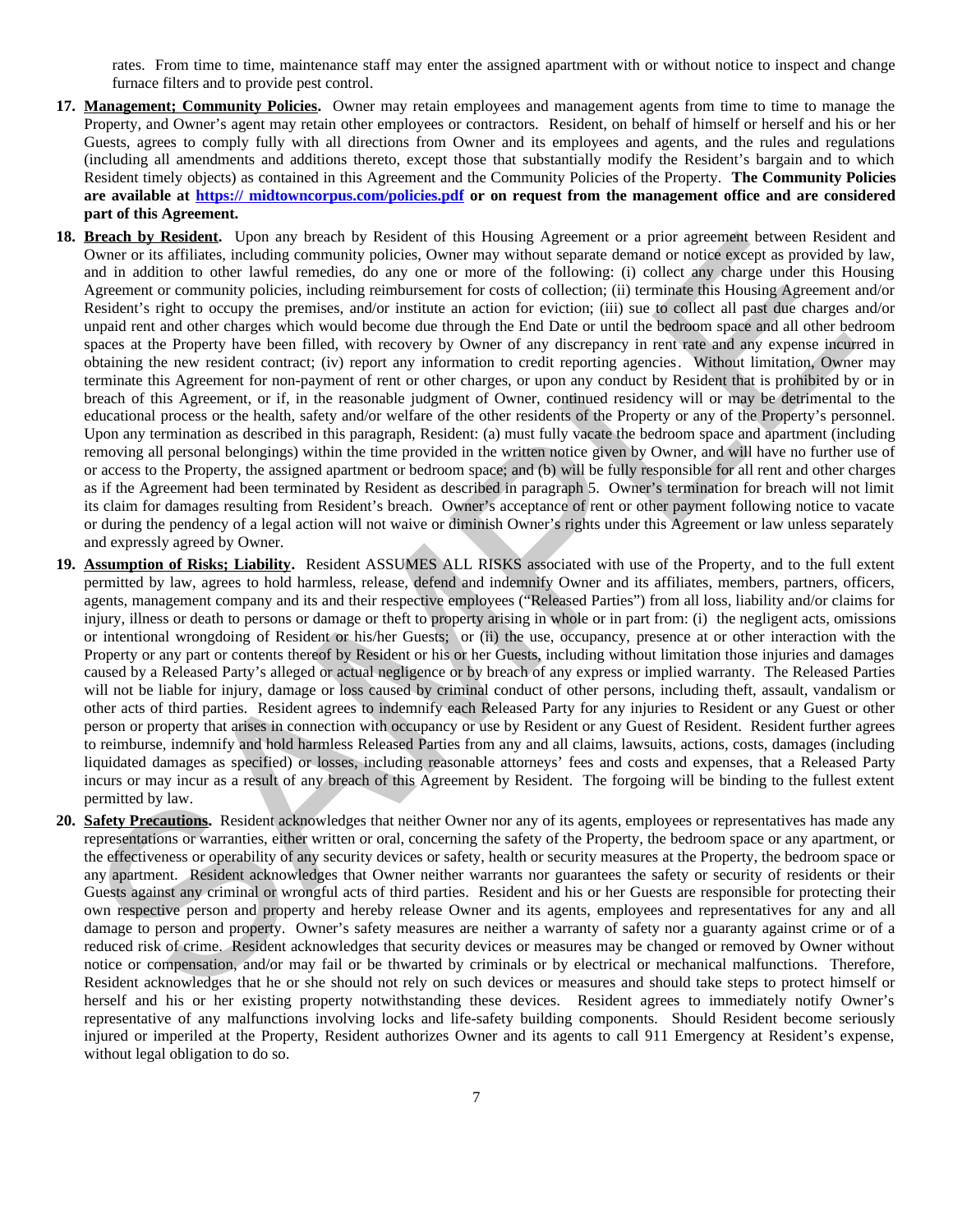- **21. Abandonment.** If the assigned bedroom space or an apartment is abandoned or Resident's right to use them has been terminated, Owner may, without notice, secure the bedroom space and/or apartment with new locks, store or dispose of any personal property left in the bedroom space or apartment by Resident or Resident's Guests, and re-assign the bedroom space and/or apartment to others for use. Any such abandoned property or personal possessions shall be stored and disposed of by Owner as provided by law. Owner, in its sole reasonable discretion in accordance with applicable law, will determine when a bedroom and/or apartment is abandoned, which may take into consideration any one of the following: the removal of personal property from the bedroom space other than in the usual course of continuing use, the failure to pay housing charges or other charges, discontinuance of any utility service, and failure to respond to any notices, phone calls, or correspondence from Owner or its representatives.
- **22. Vacating at End of Term; Renewal. This Agreement does not automatically renew, and Owner is not obligated to renew it.** Owner reserves the right to contract with others for the premises at any time, for occupancy commencing after the End Date. Upon termination or expiration of this Agreement for any reason, Resident will immediately vacate and relinquish the bedroom space and entire apartment, and all of Owner's fixtures, in a clean and sanitary condition, including removing all trash. Resident will pay all utility and service bills to the bedroom space and apartment (except those provided by Owner as specified above) and cancel all utility accounts in the name of Resident. Resident will return to Owner all keys issued to Resident by Owner. If all keys issued to Resident are not returned promptly to Owner, Resident will pay all costs associated with re-keying or reprogramming locks for the bedroom space and/or apartment, along with the cost of key replacement. If Resident fails to vacate the bedroom space and apartment by the end of the Term or upon earlier termination of the Agreement, Resident will pay agreed holdover charges equal to three (3) times the daily pro-rated housing charges during the Term (but not more than the amount provided by law), plus associated expenses, including attorneys' fees. In no event after termination or expiration of this Agreement will it be deemed to be renewed or extended. It. Ower reserves the rapid to content with ones for the permiss at any uns, to occupany commentary weak and the server is a multi-be permission of the content of the server is a statistic permission and the server is a st
- **23. Renewal of Residency**. If this Housing Agreement is a renewal of Resident's residency at the Property to follow the expiration of another valid agreement with an End Date that is no more than one day earlier than the Start Date of this Housing Agreement, then: (a) the Start Date of this Housing Agreement will be deemed to take place simultaneously with the expiration of the prior agreement, so that this Housing Agreement begins immediately upon the expiration of the term of the prior agreement; and (b) if Resident is assigned by Owner to a different apartment or bedroom for the new term under this Housing Agreement, Resident agrees to relocate promptly to the newly assigned space and to relinquish occupancy of the prior space on the date specified by Owner.
- **24. Casualty Loss.** If in Owner's reasonable judgment the premises or the Property is materially damaged by fire or other casualty, Owner may terminate this Agreement within a reasonable time after such determination, by written notice to Resident, in which case Owner will refund prorated, pre-paid rent and all deposits less lawful deductions unless Resident and/or Resident's guest(s) caused the casualty, in which case all funds on account will be applied to all applicable charges related to the damages and Resident will be responsible for the balance of all charges for repairs. If following a fire or other casualty Owner does not elected to terminate this Agreement, Owner will rebuild the damaged areas within a reasonable time, and during such reconstruction, Resident will be provided a reasonable rent reduction for the unusable portion of the premises unless Resident and/or Resident's guest(s) caused the casualty.
- **25. Guarantor Information, Notice.** Owner reserves the right to notify any Guarantor of any action taken or notice given with regard to Resident under this Agreement. If Resident or Guarantor has supplied information by means of an application for residency, guaranty of payment or other documentation, Resident and Guarantor, as the case may be, represent that such information is true and correct and given voluntarily and knowingly. Owner and its management agent reserve the right to release any such information and/or Resident's account history to law enforcement, government officials, lenders and prospective purchasers of the Property.
- **26. Use of Likeness**. As part of the consideration for this Housing Agreement, Resident authorizes Owner and its affiliates to make photographs and video recordings of Resident in community and resident amenity areas, and irrevocably grants Owner and its affiliates a royalty-free license to use Resident's image and likeness for all lawful purposes, including promotional purposes in advertising, video, web, social media and other formats.
- **27. Multiple Bedroom Spaces.** If this Housing Agreement expressly identifies more than one bedroom space in a multi-bedroom apartment as assigned to Resident on page 1, then: (a) references to a "space" or "spaces" will be deemed to refer to all of the spaces assigned to Resident, or to the entire apartment if all of the bedrooms in an apartment are assigned to Resident; and (b) if Resident is assigned fewer than all of the bedroom spaces in an apartment, use of common areas will continue to be shared with other residents of the apartment and any calculation of Resident's share of any charges assessed pro rata to all residents of an apartment will be made by dividing the number of bedroom spaces assigned to Resident by the total number of occupied bedroom spaces within the apartment.

#### **28. DISPUTE RESOLUTION; MANDATORY ARBITRATION; CLASS-ACTION WAIVER.**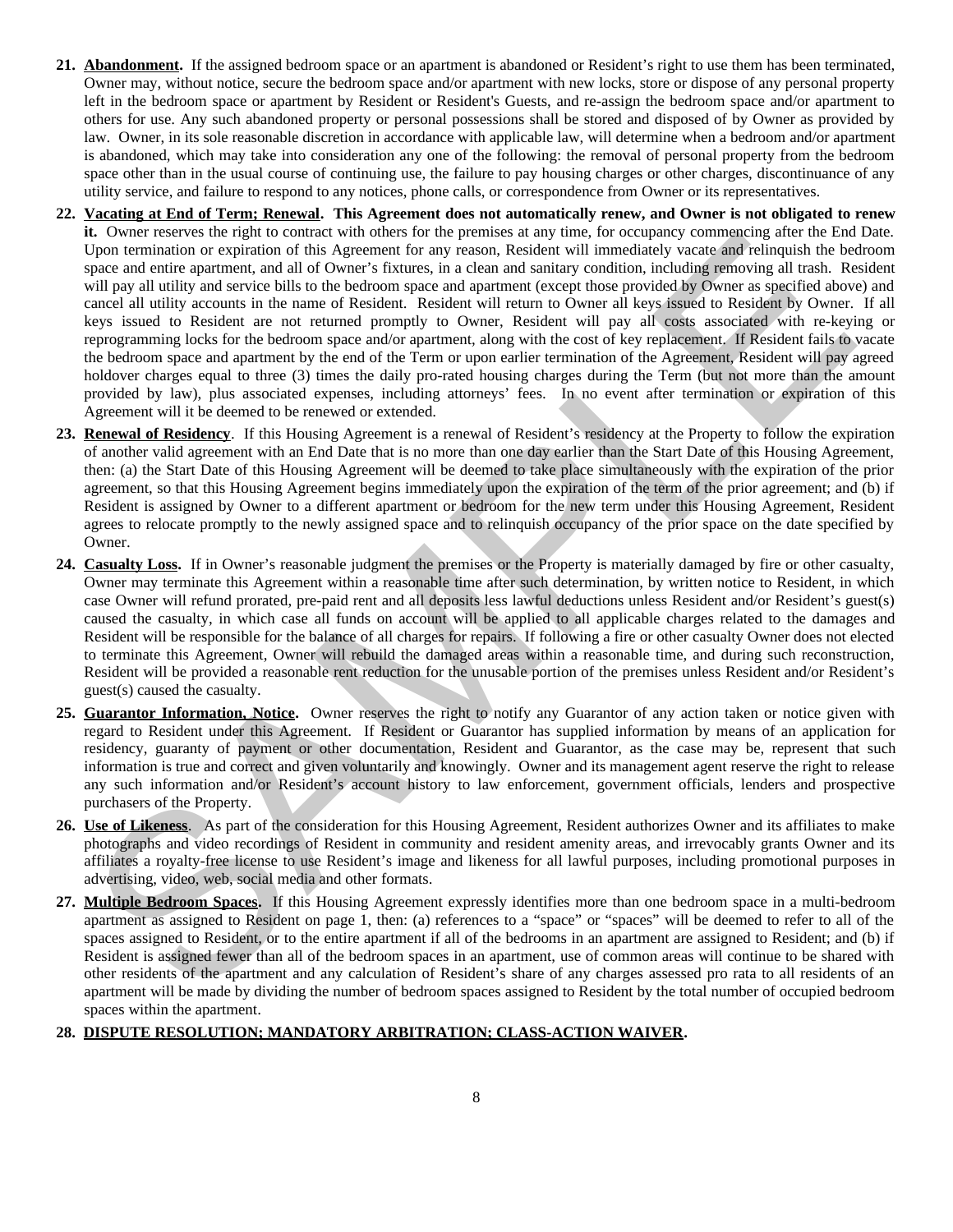- (a) Claims Subject to Arbitration. Except as expressly provided below, the parties agree that to the fullest extent permitted by applicable law, any dispute arising out of or relating in any way to this Agreement or a similar prior agreement, the Property or the relationship between Resident and Owner or Manager (including matters occurring prior to the date of this Agreement and disputes also involving third parties) (collectively, "Claims") will, at the election of either party, be resolved by arbitration, including any dispute about arbitrability, such as scope and enforceability.
- (b) Arbitration Process. Any arbitration will be conducted pursuant to the applicable rules (the "Arbitration Rules") of the American Arbitration Association, as modified herein, to the extent such modifications are not prohibited by the Arbitration Rules. The arbitration will be conducted in San Antonio, Texas. The parties will select a single arbitrator, but in the event that the parties are unable to agree, the arbitrator will be appointed pursuant to the Arbitration Rules. The arbitrator will be a practicing attorney with significant expertise in litigating and/or presiding over cases involving the substantive legal areas involved in the dispute. The parties to the arbitration will not request, and the arbitrator will not order, that any discovery be taken or provided, including depositions, interrogatories or document requests, except to the extent the amount in controversy exceeds \$50,000. The arbitration will be concluded within three months of the date the arbitrator is appointed. The arbitrator's findings, reasoning, decision, and award will be stated in writing and based upon applicable law. Judgment on the arbitration award may be entered in any court having jurisdiction. In the event that the arbitration results in an award which imposes an injunction or contains a monetary award in excess of \$100,000, the award will be reviewable on appeal initiated by filing notice of appeal with the AAA office within 30 days of the award, governed by the AAA Optional Appellate Arbitration Rules and conducted by a panel of three new arbitrators, ruling by majority, under the procedure for appointment from the national roster of arbitrators. Unless the applicable Arbitration Rules require otherwise, arbitration fees and costs will be shared equally by the claimant(s) and respondent(s), respectively, in any arbitration proceeding. Should the AAA be unavailable, unable or unwilling to accept and administer the arbitration of any claim under these arbitration provisions as written, the parties will agree on a substitute arbitration organization, such as JAMS, that will enforce the arbitration provisions as written. *Because this Agreement memorializes a transaction in interstate commerce, the Federal Arbitration Act governs the interpretation and enforcement of these arbitration provisions. More information about arbitration, including the Arbitration Rules, is available at www.adr.org or by calling 1-800-778-7879.* produced attention states and methods in the state in the state in the state in the state in the state in the protocol and the state in the state in the state in the state in the state in the state in the state in the sta
- (c) Claims Excluded from Arbitration. The following matters will not be subject to arbitration but will instead be adjudicated in the courts of Nueces County, Texas or such other court in which jurisdiction and venue are proper: (a) an action for possession or for injunctive remedies provided under applicable landlord-tenant laws or to enforce intellectual property rights; (b) a suit by Owner or its assignee for collection of amounts owed by Resident under this Agreement; and (c) any claim or dispute for which applicable law (as determined by a binding court decision) or the applicable arbitration rules do not permit arbitration and require adjudication in a specific civil court. Matters within the jurisdiction of an applicable small claims court may also be brought in that court in lieu of arbitration.
- (d) Right to Opt Out of Arbitration. RESIDENT MAY OPT OUT OF THE FOREGOING ARBITRATION PROVISIONS BY SENDING EXPRESS WRITTEN NOTICE (VIA CERTIFIED US MAIL OR RECOGNIZED COURIER SERVICE) ELECTING TO OPT OUT OF ARBITRATION PROVISIONS, WITHIN 30 DAYS OF RESIDENT'S EXECUTION OF THIS AGREEMENT, to: The Scion Group, Attn: Legal Department, 444 N. Michigan Ave., Suite 2600, Chicago IL 60611. Resident will continue to be bound by any other arbitration provision Resident did not out opt of.
- (e) Applicable Law; Attorney Fees. All claims and disputes, including those adjudicated in arbitration or in court, will be governed by the internal laws of the State of Texas with respect to contracts made or events occurring therein. Unless prohibited by applicable law, the substantially prevailing party in any dispute between the parties (including in arbitration) may recover their reasonable costs and fees incurred in connection with such matter, including reasonable attorneys' fees.
- (f) Class Action Waiver. **THE PARTIES AGREE THAT ANY CLAIMS WILL BE ADJUDICATED ON AN INDIVIDUAL BASIS, AND EACH WAIVES THE RIGHT TO PARTICIPATE IN A CLASS, COLLECTIVE, PAGA, OR OTHER JOINT ACTION WITH RESPECT TO THE CLAIMS.**
- (g) Waiver of Jury Trial. **THE PARTIES KNOWINGLY AND VOLUNTARILY WAIVE ANY RIGHT TO A JURY TRIAL FOR CLAIMS NOT SUBJECT TO ARBITRATION, WHICH WILL BE ADJUDICATED BY A JUDGE ONLY.**
- (h) Severability and Survival. To the extent any provision of this paragraph 28 is found to be unenforceable, it will be severed so the parties' intent to arbitrate will survive and arbitration will proceed without such provision; provided that if the classaction waiver is found unenforceable for any reason, the arbitration provisions of this paragraph 28 will be void. All of the terms and provisions of this paragraph 28 will survive the termination or expiration of this Agreement.
- **29. Miscellaneous.** Failure of Owner to insist upon strict compliance with the terms of this Agreement will not constitute a waiver of Owner's rights to act on any violation. Owner's rights are cumulative and the exercise of any remedy by Owner will not exclude or waive the right to exercise any other right or remedy. Time is of the essence in the performance of this Agreement. Owner and